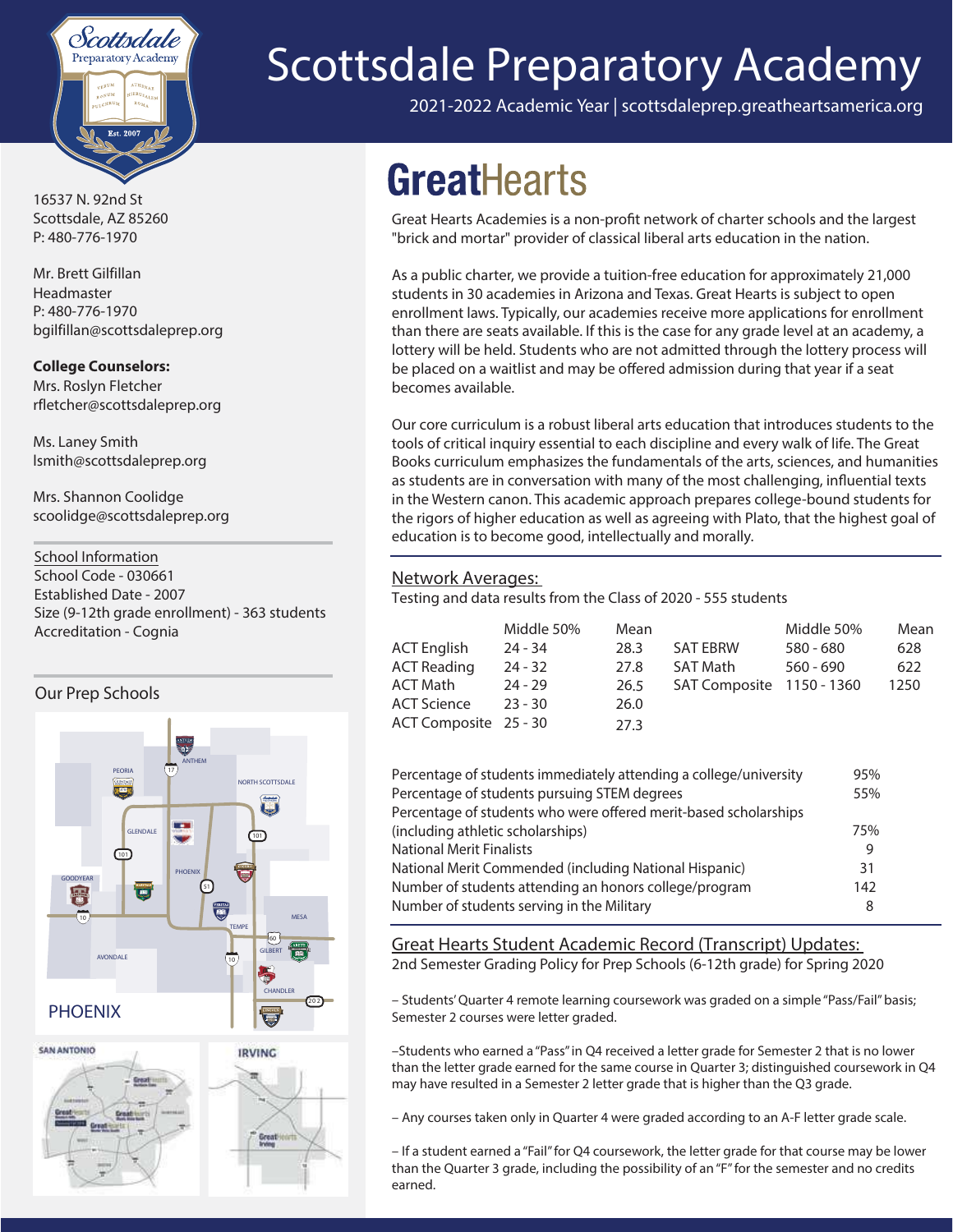### **High School Curriculum - Scottsdale Preparatory Academy**

#### Great Hearts Curriculum Refinement

**In the spirit of continuous improvement, rising seniors will continue to study Humane Letters and Fine Arts; however, students will have the**  opportunity to select three courses out of the five honors level offerings: Honors Calculus II, Honors Physics II, a fourth year of Honors Foreign **Language and two new courses.** 

**Honors Rhetoric: an in-depth study of American speeches, debates and persuasive writing present through the lens of classical rhetorical principles.** 

**Honors Logic and Computation: a study of formal logic from Aristotle through its modern incarnation as computer coding.**

| 9 <sup>th</sup> Grade Curriculum:<br>• Honors Humane Letters I: The American Tradition<br>• Honors Geometry<br>• Honors Biology (with lab)                                                                                                                                                          | • Honors Foreign Language: French I, Spanish I, or Latin IV<br>• Poetry Composition I<br>• Music Theory III/Choir                                                                                                                           |
|-----------------------------------------------------------------------------------------------------------------------------------------------------------------------------------------------------------------------------------------------------------------------------------------------------|---------------------------------------------------------------------------------------------------------------------------------------------------------------------------------------------------------------------------------------------|
| 10 <sup>th</sup> Grade Curriculum:<br>• Honors Humane Letters II: The Rise of Modern Europe<br>• Honors Algebra II/Trigonometry or Honors Pre-Calculus<br>• Honors Chemistry (with lab)                                                                                                             | • Honors Foreign Language: French II, Spanish II, or Latin V<br>• Honors Economics<br>• Music Theory IV/Choir                                                                                                                               |
| 11 <sup>th</sup> Grade Curriculum:<br>• Honors Humane Letters III: Ancient Greece<br>• Honors Calculus I<br>• Honors Physics I: Mechanics (with lab)                                                                                                                                                | • Honors Foreign Language: French III, Spanish III, or Ancient Greek I<br>$\cdot$ Drama I<br>• Studio Art III (including drawing, painting and sculpture)                                                                                   |
| 12 <sup>th</sup> Grade Curriculum:<br>• Honors Humane Letters IV: Western Thought from Middle Ages to<br>Modernity<br>• Honors Calculus II <sup>*</sup><br>• Honors Physics II: Electromagnetism / Optics / Wave Motion<br>(with lab) $*$<br>*Student must choose three out of five Honors options. | • Honors Foreign Language: French III, Spanish III, or Ancient Greek II<br>• Honors Rhetoric *<br>• Honors Logic and Computation*<br>• Studio Art IV (including drawing, painting and sculpture)<br>• Drama II<br>• Senior Thesis & Defense |

#### **Senior Thesis and Defense:**

**Each graduate completes a capstone project known as the Senior Thesis. The Senior Thesis is the culmination of the student's years at the academy. It is a year-long project completed in addition to the normal courseload. In this project, students work closely with an advisor**  from the faculty to read and discuss two significant great books in one-on-one meetings during the first and second quarter. By the end of **the third quarter, the student will have produced a 15-20 page thesis that synthetically brings forth their own answer to a major philosophical question. Finally, during the fourth quarter, each student will participate in an hour-long oral defense of their work before a panel of teachers and a substantial audience. Students receive .25 credit for successfully completing their thesis and defense.** 

#### **Humane Letters**

**Perhaps the most distinctive feature of the high school curriculum at Great Hearts is Humane Letters. In the 9th through 12th grades, English and History are combined in the Humane Letters courses: these are 2-hour long, daily seminars, directed Socratically and revolving around readings from Western Civilization's best works in philosophy, drama, history, autobiography, poetry, novels and essays. This collaborative setting allows for the development of the art of conversation, which includes above all the habit of listening well to both the great authors as well as their peers. The class is an exploration of the permanent questions that animate any truly human life through the history and literature of the Great Tradition of the West. What is a good man and good citizen, what are the qualities of a true friend, what kinds of virtue are**  necessary for a flourishing political and moral life are just a few of the important questions that are addressed with uncommon subtlety and **profundity in the books that we read together.** 

- Due to our deliberate Great Books curriculum and dedication to Socratic seminar, no AP classes or electives are offered.

-- Core Course Studies may be reflected on a student's transcript. The Core Course Studies class provides students with instruction and support to enable them to progress academically in core content areas. This instruction supplements but does not supplant any core-area course in which students are also enrolled.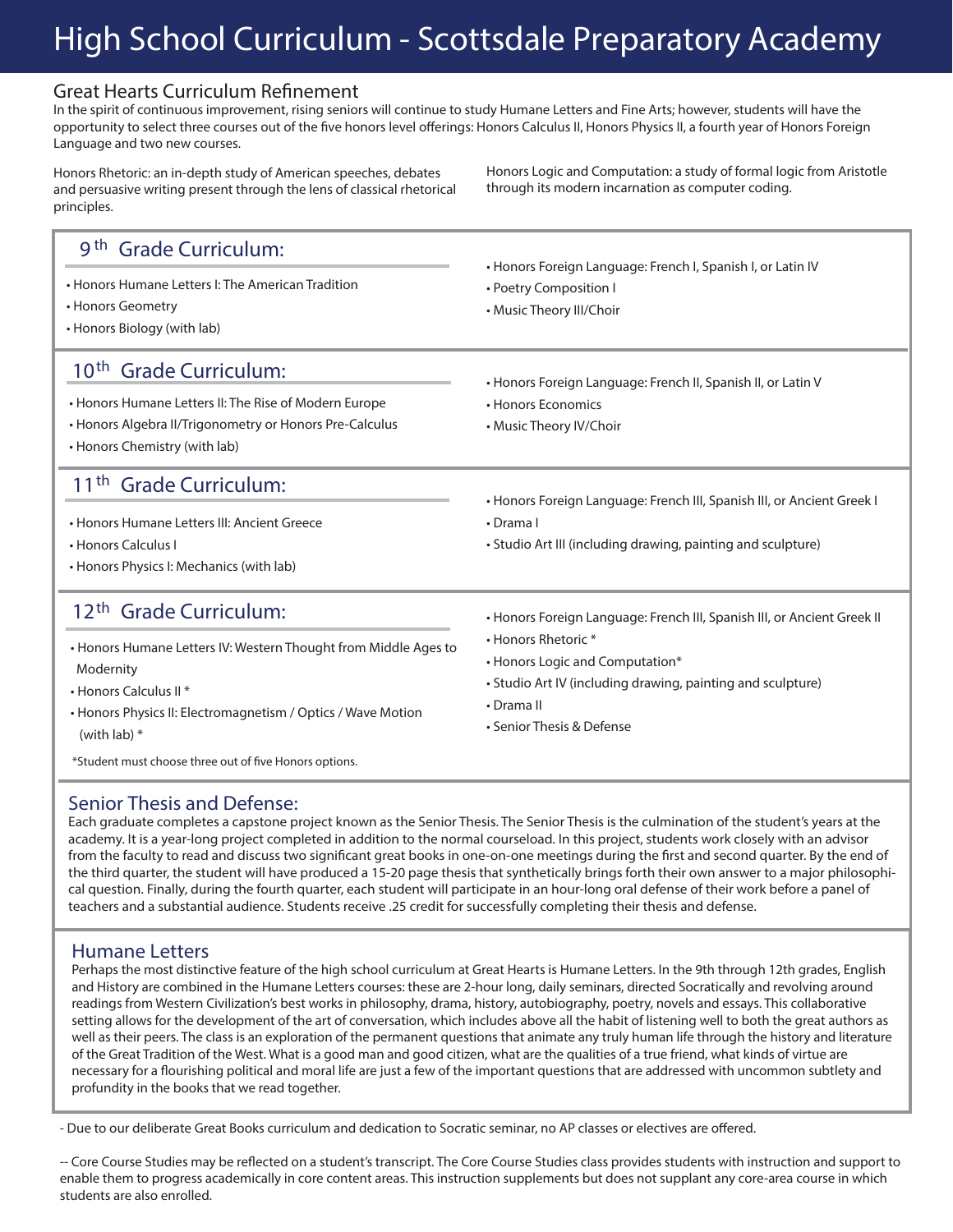## **Class of 202**2 **GPA Distribution - Scottsdale Prep**



**Unweighted GPA Range** 

\*Class of 2022 has 73 students

### **Scottsdale Prep Class of 202**1 **Facts**

| Number of graduates                                    | 73           |
|--------------------------------------------------------|--------------|
| Unweighted GPA Range                                   | $2.34 - 4.0$ |
| Average Unweighted GPA                                 | 3.451        |
| % of graduates attending a 4-year college/university   | 100 %        |
| % of graduates attending a 2-year college              | $0\%$        |
| % of graduates that self-identify as students of color | 28 %         |
| % of graduates attending an honors college/program     | 27.4 %       |
| % of graduates entering STEM majors                    | 45.2%        |
| # of National Merit Finalists                          | 3            |
| # of National Merit Commended                          | 6            |

| <b>TEST</b>        | Middle<br>50% | Mean | # Tested |
|--------------------|---------------|------|----------|
| <b>ACT</b>         | $24 - 31$     | 27.5 | 26       |
| <b>SAT</b><br>CR&M | 1150-1290     | 1282 | 61       |

#### Select Features

Beginning Fall 2019, all student transcripts will include level 8 Algebra with P/F (pass/fail) grade to indicate a student's complete level of mathematical progression.

The Arizona state requirement, one full credit, for U.S. History is fulfilled in 9th grade Humane Letters.

The Arizona state requirement, one-half credit, for U.S. Government is fulfilled in 10th grade Humane Letters.

The highest course level in all subjects, with the exception of Poetry, performing and fine arts, is Honors.

For the weighted GPA, all Honors courses receive a full extra point for GPA calculation.

We believe in the growth of leaders through accomplishments; we do not have class officers or NHS.

We do not rank our students, and letter grades and competition among students are de-emphasized.

Transfer students may have a different curricular sequence.

The GPA presented on transcripts only includes classes taken at a Great Hearts Academy.

#### Extra-Curricular Activities 21-22:

Offerings are operated by SPA and not required of students. We do not permit student-led groups, as we believe the host of options crafted and executed by us allows for the best opportunity for student involvement and success. Offerings include athletics, enrichment courses, and volunteer opportunities, which could include assisting the school in organizing and executing special events, providing peer support, leading mentor programs, or editing school publications. Enrichment courses are additional opportunities for students to receive instruction from our faculty outside of the school day. The menu of courses that we can offer come from a fixed list that our network can best support, supervise and continually improve. Courses have attendance requirements and culminate with a final project at the end of the semester. Courses may include: Speech and Debate, Chess, Strategic Games, Choir, Theater, Mock Trial, Robotics, Instrumental Music, etc.